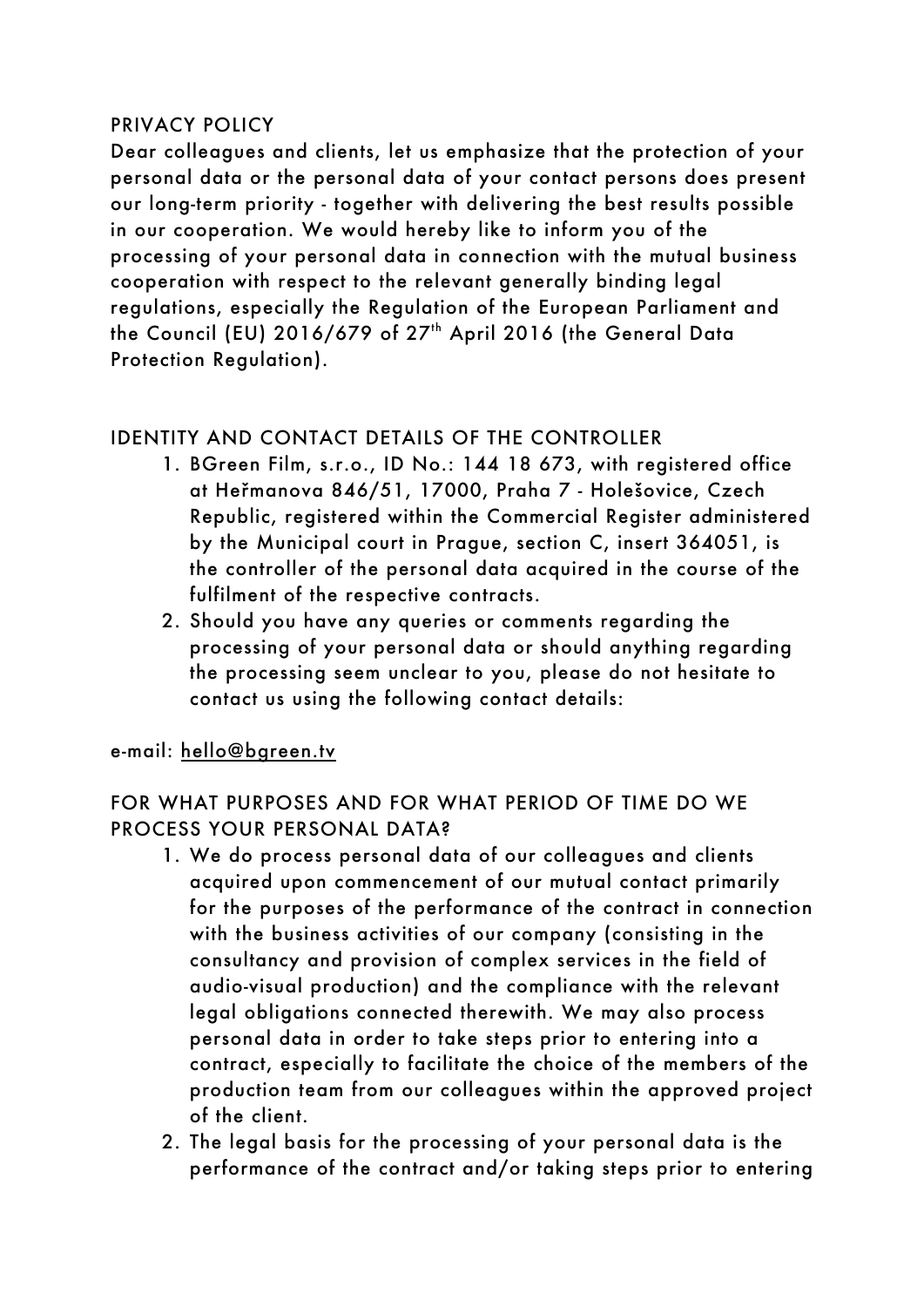into a contract and the compliance with the relevant legal obligations imposed on us by the respective legal regulations mainly regarding taxation and accounting.

- 3. Our legitimate interests may also present the legal basis for the processing of your personal data with respect to the possible enforcement of our prospective claims and - regarding the the colleagues - also with respect to the creation and publishing of the project references via our website www.bgreen.tv (in the scope of name, surname and reference regarding the participation of the colleague).
- 4. For the purposes set out hereinabove, we do process the following data of our colleagues:
	- 0. Identification data (name, surname, ID No., Tax ID No., date of birth, personal ID);
	- 1. Contact data (permanent residence address, contact address, phone number, e-mail address);
	- 2. Payment data (bank account no.).
- 5. For the purposes set out hereinabove, we do process the following data of our clients:
	- 0. Identification data supposed our client is a natural person (name, surname, ID No., Tax ID No., date of birth, personal ID);
	- 1. Data of the contact persons appointed by the client (name, surname, phone number, e-mail address);
	- 2. Payment data (bank account no.).
- 6. Your personal data shall be stored for the period of four (4) years as from the fulfilment of the respective contract. We do store personal data of our colleagues in the scope of name, surname and reference with respect to the previous projects of the respective colleague for the period of ten (10) years. The invoices and tax documents containing personal data shall be stored for the period of ten (10) years with respect to the obligations imposed by the Czech Act on VAT. Neither automated decision-making nor profiling shall be used in the course of the processing of your personal data.
- 7. Some of your personal data processed by us under the terms stipulated herein may be provided for the purpose of the performance of the contract and/or in order to take steps prior to entering into a contract to another recipient (the data of our colleagues may be provided to the client with respect to the appointment of the members of the realization team of the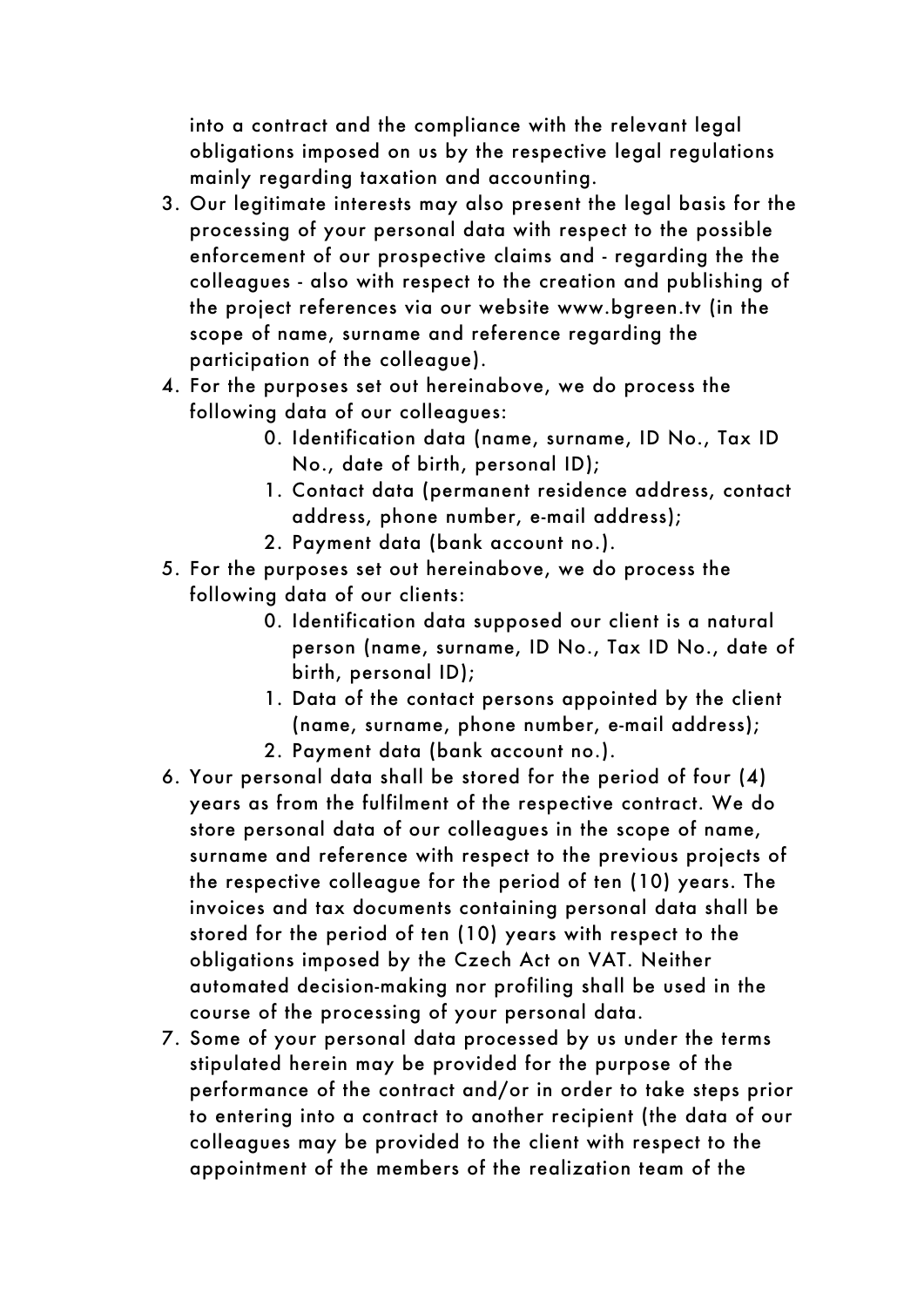approved project, to enable effective communication between the persons involved in the respective project a crew and suppliers list with contact data of the project team members is handed over to the client). Our clients may be established in third countries, in which the personal data protection is secured with respect to the relevant decision of the appropriate bodies of the European Union. We also do provide some of your personal data to our suppliers of accounting, tax and IT services solely for the purpose of the fulfilment of the duties thereof and in the necessary scope. Maximum protection of your personal data is ensured by strict technical and organisational measures adopted by our company and by the recipients.

#### RIGHTS CONNECTED WITH THE PROCESSING OF YOUR PERSONAL DATA

- 1. Under the conditions stipulated in the relevant generally binding legal regulations you do have the right of access to your personal data (*i.e.* right to information regarding the scope and purpose of the processing of your personal data; such information is provided hereby), right to rectification of your incorrect personal data or the right to erasure, in relevant cases the right to restriction of the processing of your personal data (where the processing is based on our legitimate interests), the right to data portability in the relevant cases stipulated by the respective legal regulations and the right to object to processing of your personal data where the processing is based on our legitimate interests. You also do have the right to lodge a complaint with the relevant supervisory authority - Úřad pro ochranu osobních údajů (Czech Data Protection Office; www.uoou.cz). Should you have any queries regarding the protection of your personal data, please do not hesitate to contact us using the above contact details.
- 2. We do process your personal data for the purposes of the performance of the contract, in order to take steps prior to entering into a contract and to comply with relevant legal obligations. You are not obliged to provide us with your personal data; however, without the provision of the relevant personal data we shall not be able to execute a contract with you and participate in the relevant project.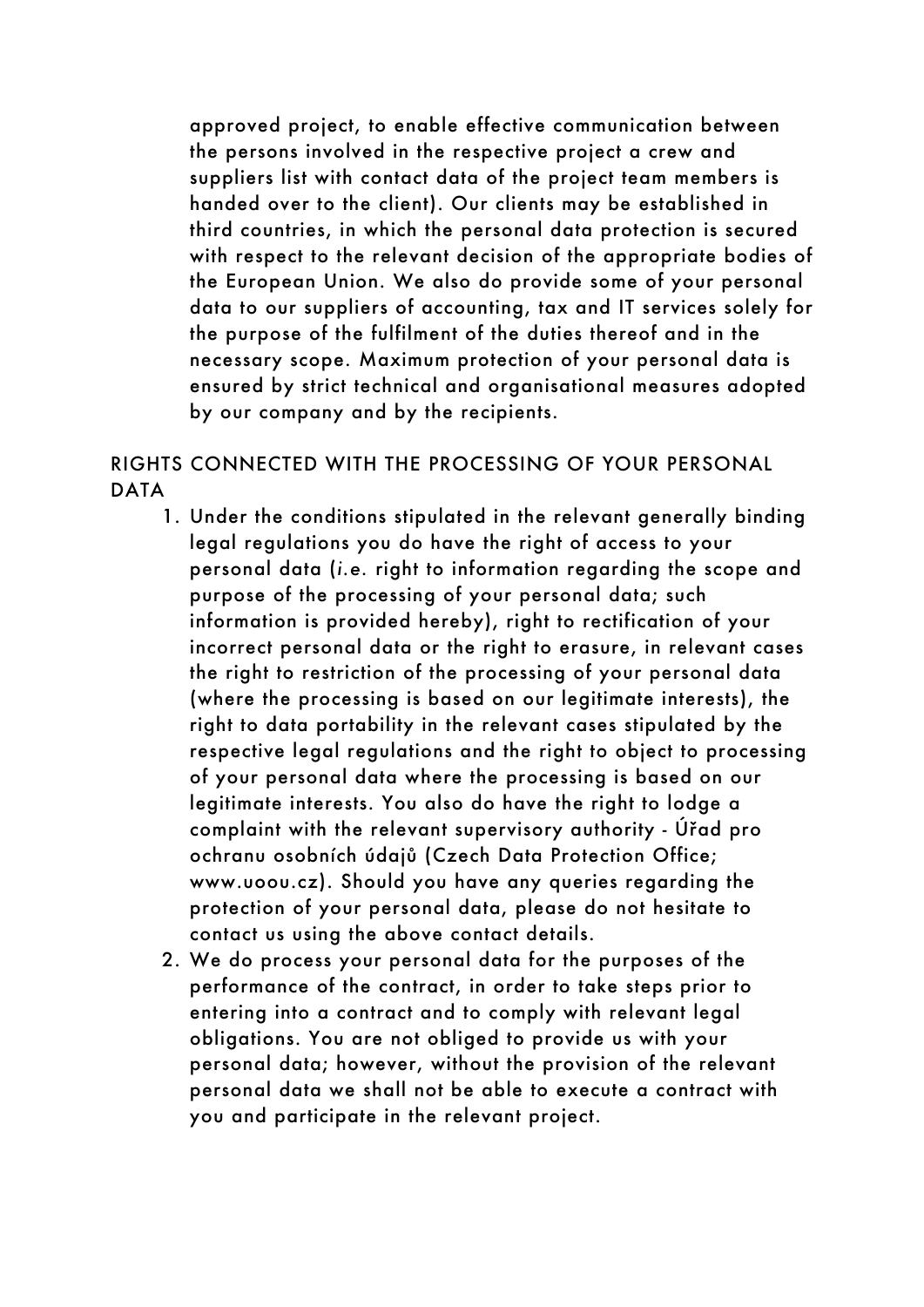# INFORMACE O ZPRACOVÁNÍ OSOBNÍCH ÚDAJŮ

Vážení spolupracovníci a klienti, zajištění vysoké úrovně bezpečnosti a ochrany Vašich osobních údajů, případně osobních údajů Vámi sdělených kontaktních osob, je pro nás dlouhodobou prioritou stejně jako poskytování služeb na špičkové úrovni. V souladu s příslušnými obecně závaznými právními předpisy, zejména nařízením Evropského parlamentu a Rady (EU) 2016/679 ze dne 27. dubna 2016 (obecným nařízením o ochraně osobních údajů), bychom Vás proto rádi informovali o zpracování Vašich osobních údajů v souvislosti se vzájemnou obchodní spoluprací.

# TOTOŽNOST A KONTAKTNÍ ÚDAJE SPRÁVCE

- 1. Správcem Vašich osobních údajů získaných od Vás v souvislosti s plněním smlouvy je společnost BGreen Film, s.r.o., IČO: 14418673, se sídlem Praha 7 - Holešovice, Heřmanova 846/51, PSČ 170 00, zapsaná v obchodním rejstříku vedeném Městským soudem v Praze, oddíl C, vložka 364051.
- 2. V případě zájmu, nebo bude-li Vám jakákoliv skutečnost ohledně zpracování Vašich osobních údajů ze strany naší společnosti nejasná, můžete nás kontaktovat prostřednictvím následujících kontaktních údajů:
- e-mail: hello@bgreen.tv.

## ZA JAKÝM ÚČELEM A PO JAKOU DOBU ZPRACOVÁVÁME VAŠE OSOBNÍ ÚDAJE?

- 1. Osobní údaje spolupracovníků a klientů, získané při navázání vzájemného kontaktu, zpracováváme především pro účely plnění smlouvy v souvislosti s podnikatelskou činností naší společnosti (spočívající v konzultaci a zajišťování komplexních služeb v oblasti audiovizuální tvorby) a plnění souvisejících právních povinností. Osobní údaje můžeme dále zpracovávat pro účely přijetí opatření před uzavřením příslušných smluv, zejména umožnění výběru obsazení konkrétních pozic v realizačním týmu našimi spolupracovníky v rámci schváleného projektu ze strany klienta.
- 2. Právním základem zpracování Vašich osobních údajů je ve vztahu k našemu smluvnímu vztahu plnění smluvních povinností a/nebo provedení opatření před uzavřením smlouvy a plnění právních povinností, které jsou nám uloženy příslušnými obecně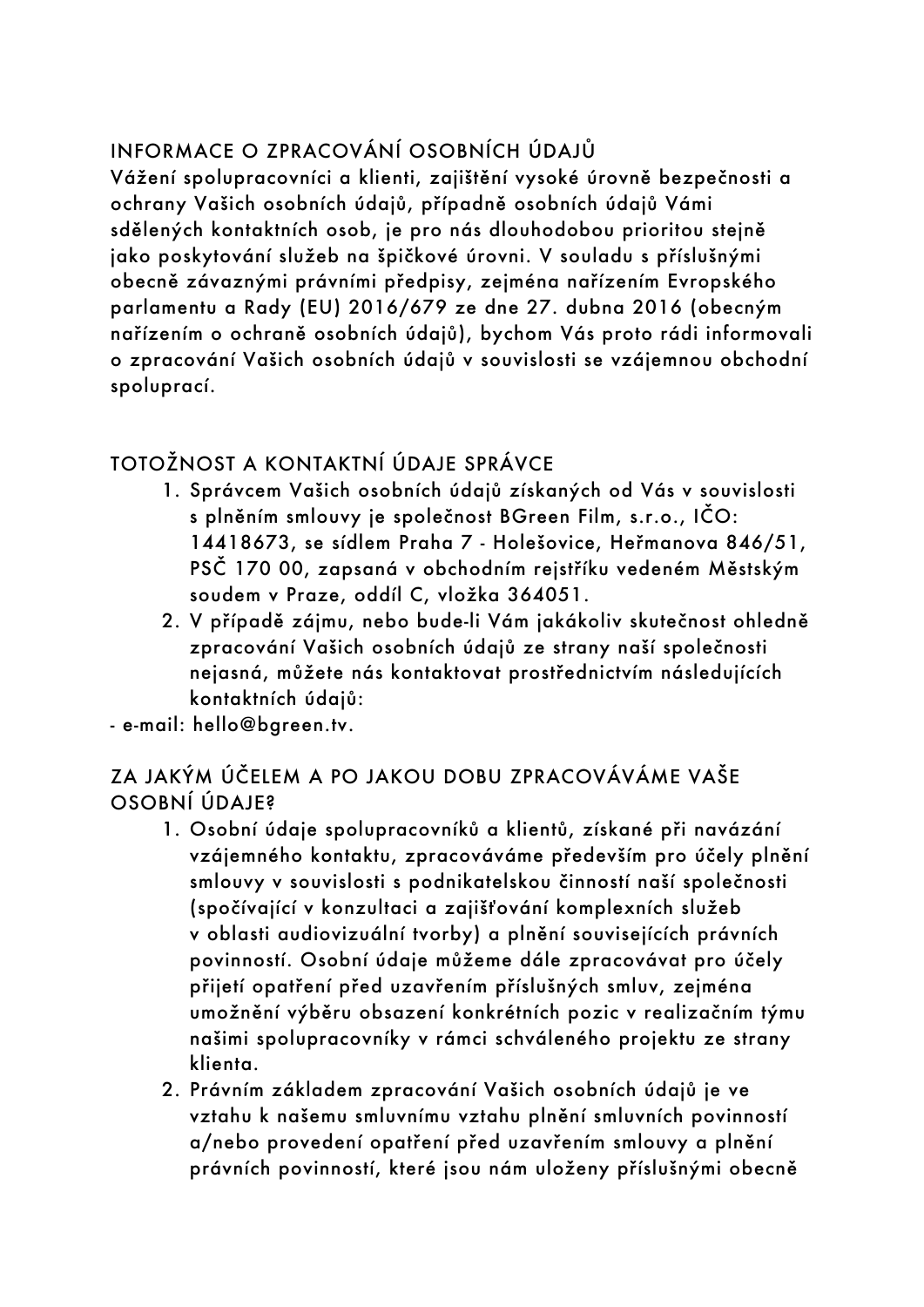závaznými právními předpisy (zejm. zákonem č. 586/1992 Sb., o daních z příjmů, ve znění pozdějších předpisů, zákonem č. 563/1991 Sb., o účetnictví, ve znění pozdějších předpisů, a zákonem č. 235/2004 Sb., o dani z přidané hodnoty, ve znění pozdějších předpisů).

- 3. Právním základem zpracování osobních údajů může být rovněž oprávněný zájem naší společnosti ve vztahu k ochraně našich případných nároků a ve vztahu ke spolupracovníkům též oprávněný zájem v souvislosti s tvorbou a zveřejňováním referencí prostřednictvím našich webových stránek umístěných na internetové adrese www.bgreen.tv (v rozsahu jméno, příjmení, referenční projekt).
- 4. Osobními údaji našich spolupracovníků, které zpracováváme pro uvedené účely, jsou:
	- 0. Identifikační údaje (jméno, příjmení, IČO, DIČ, datum narození, rodné číslo);
	- 1. Kontaktní údaje (adresa trvalého pobytu a případně kontaktní adresa, telefonní číslo, e-mailová adresa);
	- 2. Platební údaje (číslo bankovního účtu).
- 5. Osobními údaji našich klientů, které zpracováváme pro uvedené účely, jsou:
	- 0. Identifikační údaje, je-li klientem fyzická osoba (jméno, příjmení, IČO, DIČ, datum narození, rodné číslo);
	- 1. Údaje kontaktních osob klienta (jméno, příjmení, telefonní číslo, e-mailová adresa);
	- 2. Platební údaje (číslo bankovního účtu).
- 6. Vaše osobní údaje budou uchovávány po dobu čtyř (4) let ode dne ukončení plnění příslušné smlouvy. Osobní údaje spolupracovníků v rozsahu jméno, příjmení a reference ve vztahu k dřívějším realizacím příslušného spolupracovníka uchováváme po dobu deseti (10) let. Daňové doklady s Vašimi osobními údaji archivujeme v souladu se zákonem o dani z přidané hodnoty po dobu deseti (10) let. Při zpracování osobních údajů ze strany naší společnosti nedochází k automatizovanému rozhodování ani profilování.
- 7. Některé z Vašich osobních údajů, které v souladu s touto informací zpracováváme, mohou být v souvislosti s plněním smlouvy nebo přijetím opatření před uzavřením smlouvy předány dalšímu příjemci (údaje spolupracovníků mohou být předány klientovi v souvislosti s tvorbou realizačního týmu schváleného projektu, pro umožnění